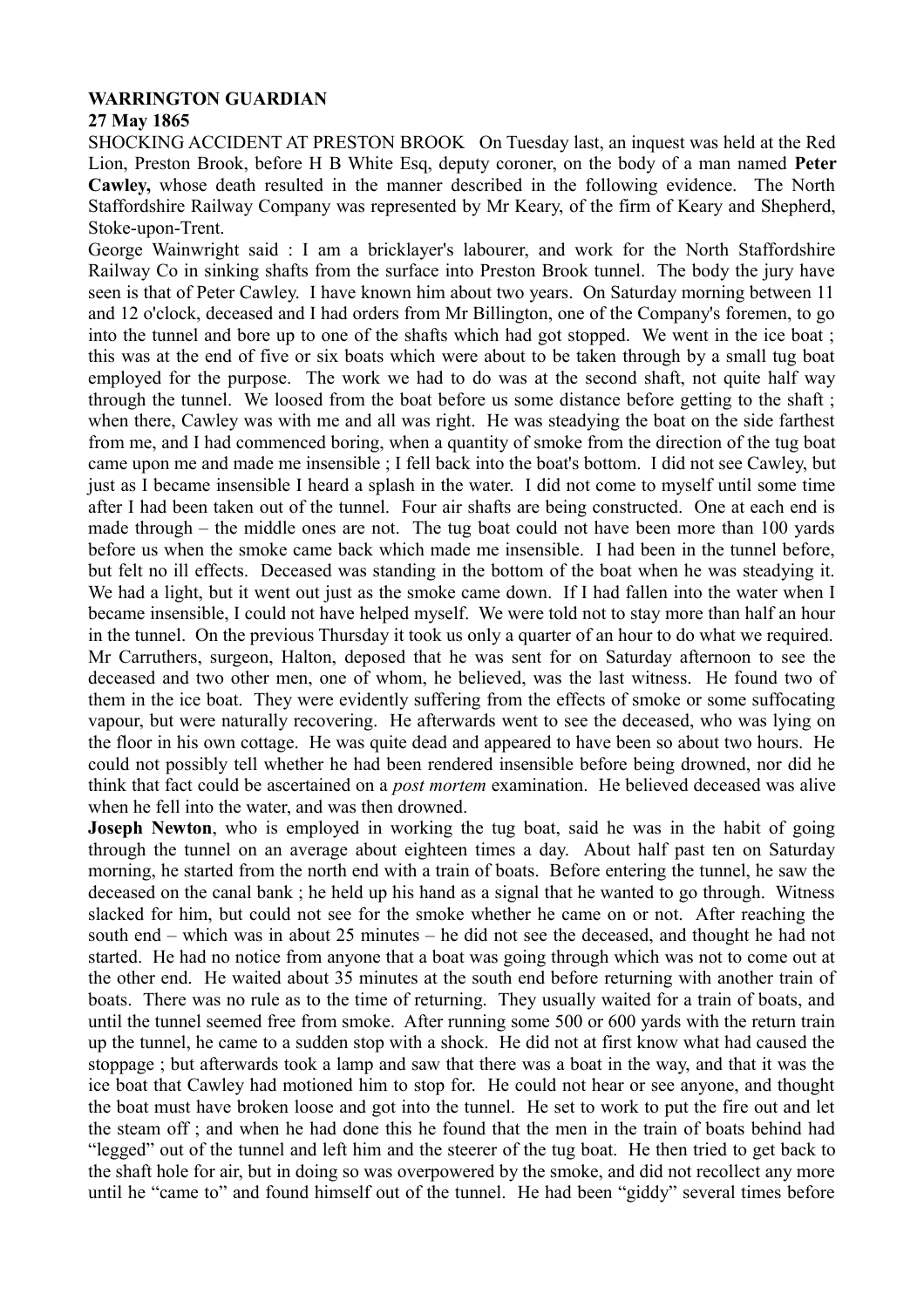when in the tunnel. He was about ten minutes at work at the fire before he attempted to get back. About three weeks ago he was two days laid up from the effects of smoke and vapour. If all the four shaft holes had been open, he did not think there would have been any smoke of consequence. These shaft holes were only begun about a month since.

**Peter Cawley,** nephew of the deceased and steerer of the tug boat, gave corroborative evidence. It appeared that he also was overpowered by the smoke and became insensible.

James Billington said he was a mason, and had been in the employ of the North Staffordshire Company about 30 years, and at Preston Brook about a month. He came to superintend the sinking of air shafts into the tunnel. It was occasionally necessary for men to go into the tunnel to bore up the shafts to let off the water, and to clear the holes already bored from above. This was first done on the Thursday before the accident, when he, with the deceased and two others, went into the tunnel for that purpose. He had no instructions from the company or any of their servants as to how this was to be effected. They were in the tunnel about three quarters of an hour, going, working and returning, and suffered no inconvenience. Before entering, he did not inform the engine driver that a boat was going through which would not pass out at the other end. On Saturday morning last, it became necessary to repeat the operation ; he told the deceased and George Wainwright to go in and do what was wanted, if they had time, but if they had not, to retreat to the north end as soon as they heard the tug boat enter the tunnel. He told them to go in the ice boat at the end of a train of boats then entering, but did not say anything to the engine driver about it. He waited for deceased and Wainwright, and after an hour was surprised that they had not returned. He listened at the tunnel end but could hear nothing ; then sent to **William Davies,** the tunnel keeper, and asked him to wait at the north end and listen whilst he (witness) went to the other end to see if anything had happened. On his way, he met a boatman, who said there had been a "jamb" (meaning a collision) in the tunnel; witness then returned to the north end, got some men together and entered in a boat, taking lights &c. When rather more then half way through, they heard the steamer "fizzing", then one of the men who was holding a light over the side said, "There's a cap" ; on examination, they found it was a man's head above the water. The body (that of the deceased) was taken into the boat ; it showed no signs of life. They went a little further and found the ice boat and tug boat "jammed" together ; George Wainwright was in the former, moaning and insensible. They got him into their own boat, and loosed the ice boat and tug. Witness returned with some of the men and Cawley's body and Wainwright to the north end of the tunnel, leaving several men with the ice boat to render what assistance was necessary. A doctor was sent for. He had passed through the tunnel a dozen times and felt no inconvenience but once, when was rather giddy from the smoke. The whole of the air shafts would be open in about a fortnight. In his opinion, the two most useful shafts were now open. He had instructions to open the end shafts first ; they were considerably smaller than the middle ones. The middle shafts were deeper than the others, and would take a much longer time to complete. The hole bored in the shaft could have been cleared from above, but not with so little trouble as from below. The shafts were being sunk by contract, and it would have interfered with the contractor if they had gone to the top. Two of the men who went in on Thursday had gone away, and deceased and Wainwright said they could do the work easily. He had no apprehension of any danger. If the men had been sensible, they could have heard the tug enter and got out without difficulty. The deceased was accustomed to the tunnel, having been a legger for many years.

William Davies, tunnel keeper at the north end, stated that the tunnel was about three quarters of a mile long. Up to the last five months, it was customary for the boatmen to leg themselves through. At each end of the tunnel, a notice was posted stating that boatmen having fires on board were liable to a 40s penalty. No one had ever been fined to his knowledge. About five months since, the North Staffordshire Railway Company started a tug boat to go through the tunnel. It was only three months since one of the drivers and a stoker were brought out at the south end in a fainting state. He reported this to Mr Johnson, the company's inspector. He was not consulted about Mr Billington going into the tunnel on Thursday to clear the holes in the shaft. On Saturday, he knew that Wainwright and the deceased went in and (????).

Mr Forbes, resident engineer of the Trent and Mersey Canal, was called and examined by Mr Keary.